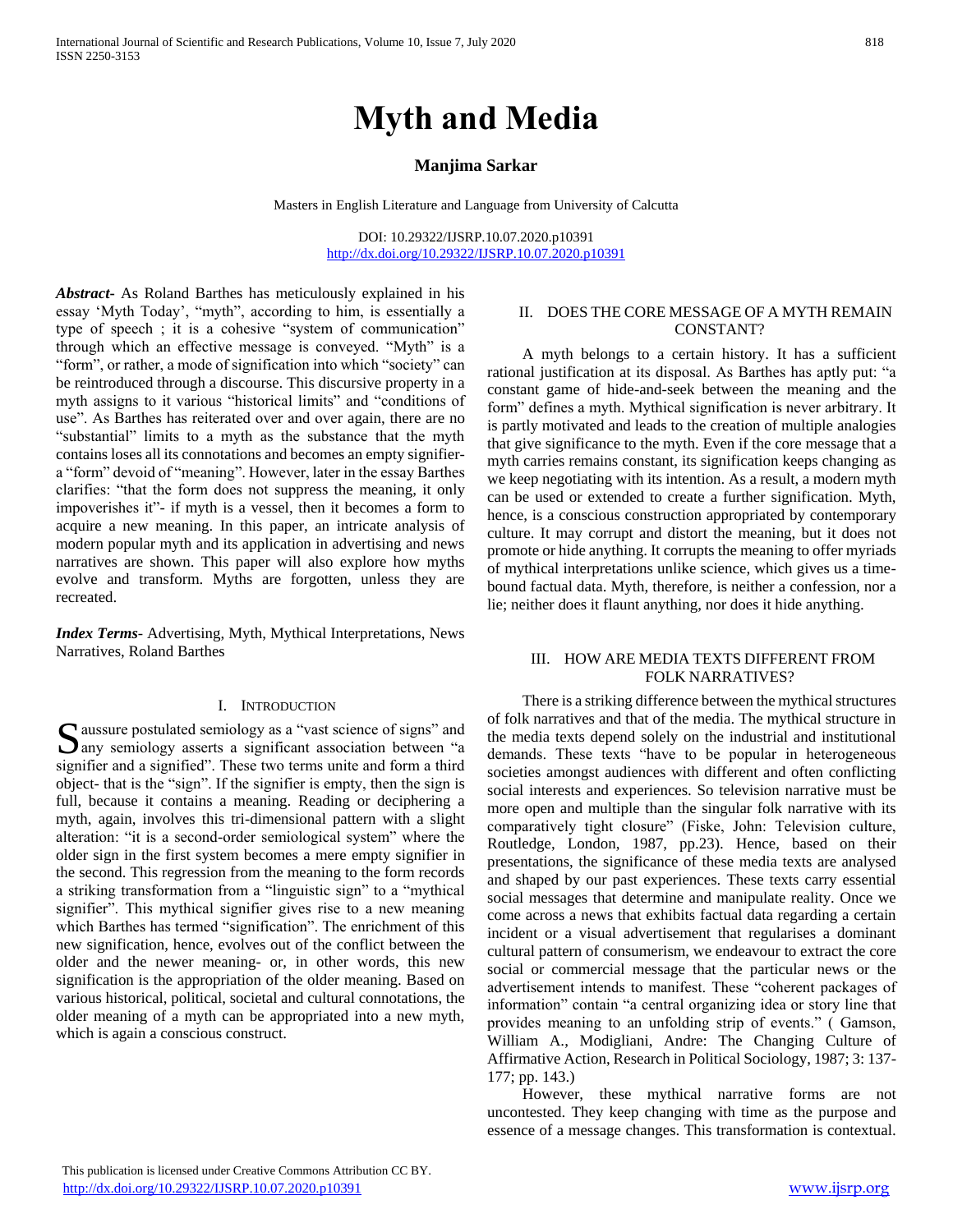News archives, similarly, preserves history that can be interpreted and reinterpreted. This reinterpretation of a narrative (oral/ textual/ visual) gives it a mythical structure and that offers a different perspective and insight into the original story.

# IV. MYTHS IN ADVERTISING: DOES IT CREATE STEREOTYPES?

 Myth is a vital mode of communication through which the societal mechanisms are analysed. Diffusion of myths in contemporary world takes place through mass media as "mass communication is the discourse of society, which defines, organizes and determines life in its social or political manifestations" (Hardt, 2004: 3).

 In the modern era of technological advancements, advertising has gained immense attention and popularity so far as modern mythical forms are interpreted. Khavkina L. in her monograph '*Modern Ukrainian Advertising Myth*' asserted:

 "Social and cultural present-day circumstances demonstrated the durability of the mythological communication phenomenon and sustainability of a myth as a text and a discourse in the various areas of social and historical existence related both to the ideological and mental processes and the social, historical and spiritual and intellectual manifestations of the reality. A mythological way of thinking ended up durable and unbreakable not displaced by a scientific thinking and connected to it in a situation of the formation, broadcasting and functioning of such social communication phenomenon as a new social myths indestructible due to the exceptional ability to solve unresolved (Khavkina 2010, 320)."

 Advertising often constructs stereotypes in the minds of the consumers and it tends to manoeuvre them into thinking differently. In other words, advertising can create an alternate reality through which our thoughts and beliefs are manipulated. For example, several beauty products assign certain gender roles and complicate the opinions about one's skin tone. These commercials deliberately create binaries between dark-skinned and light-skinned women and indirectly determine their roles and positions in the society. 'Fair and Lovely' is a celebrated beauty product that has been widely acknowledged as one of the best beauty creams in various parts of India. Unfortunately, the brand promotes a distorted idea of 'beauty' and its promotional advertisements establish a strange relationship between women and marriage. It subtly portrays how a woman becomes eligible for marriage only when she becomes "fair" and "lovely". This atrocious prejudice and discrimination against women with a dark skin tone has been normalised across the country.

 Contemporary advertising is an interesting area of study in which the presence of various myths can be traced and analysed. Experts are of the opinion that myth serves as "a behavior model"- "the foremost function of myth is to reveal the exemplary models for all human rites and all significant human activities" (Eliade, 1975:8). Hence, when an advertisement is mythified, it reflects the collective human consciousness that has a pervasive impact on the society at large. Myth, thus, has a universal nature and is cultivated

 This publication is licensed under Creative Commons Attribution CC BY. <http://dx.doi.org/10.29322/IJSRP.10.07.2020.p10391> [www.ijsrp.org](http://ijsrp.org/)

in various eras and civilisations. For example, the popular image of a "Warrior Woman" has been reinterpreted in contemporary feminist texts and in the promotion of a popular television drama 'Desperate Housewives', the characters have been depicted as women warriors. Thus, we can say, myths "perpetuate ancient archetypes under new interpretations." (María del Mar Rubio-Hernández in 'Myths in advertising).

## V. "EMOTIONAL BRANDING" IN ADVERTISEMENTS

 "Emotional Branding" primarily connects the target audience with the product and thus enables the customer to associate his life experiences with the utility of the product. In several television commercials of "Cadbury Dairy Milk", we have identified a narrative that instantly connects the audience with the popular brand of milk chocolate. Even Indian commercials such as the famous advertising jingle of an antiseptic cream "Boroline" or that of a brand of coconut oil "Shalimar" have reformulated the traditional Indian sentiments through their narratives. This emotional branding of certain products is culture-specific and encloses a collective human sentiment that has a plethora of representations. These advertisements have undoubtedly turned into myths because through them a strong message is conveyed.

# VI. MYTHIFICATION OF PRODUCTS

 As Barthes aptly pointed out, some objects such as cars have earned a mythical dimension as they are "consumed in image, if not in usage by a whole population which appropriates them as a purely magical object" (1979: 88). False promises offered by the television commercials to the consumers have probably been responsible for the mythification of certain products- "The promissory note of pleasure issued by plot and packaging is indefinitely prolonged: the promise, which actually comprises the entire show, disdainfully intimates that there is nothing more to come, that the diner must be satisfied with reading the menu" (Horkheimer & Adorno, 2002: 111). Advertising, thus, reinforces certain myths that are recreated in modern discourses.

## VII. MYTHS IN NEWS NARRATIVES

 News is undoubtedly a social construction as it endeavours to retell the familiar social narratives from a cultural point of view and reinstates the core values of a society. Cultural identities are constructed through news narratives under the influence of a "dominant cultural order" (Hillel Nossek and Dan Berkowitz in 'TELLING "OUR" STORY THROUGH NEWS OF TERRORISM').

 The integrity and communication prowess of news reporting should always be taken into consideration but certain news channels often create an illusion of unbiased reporting that secretly favours only the influential people of the nation. As a result, knowingly or even unknowingly, certain news reports give rise to a few misperceptions related to the actual events that the majority solemnly internalises. As news consumers, hence, we are obligated to identify the key myths in broadcast or print media.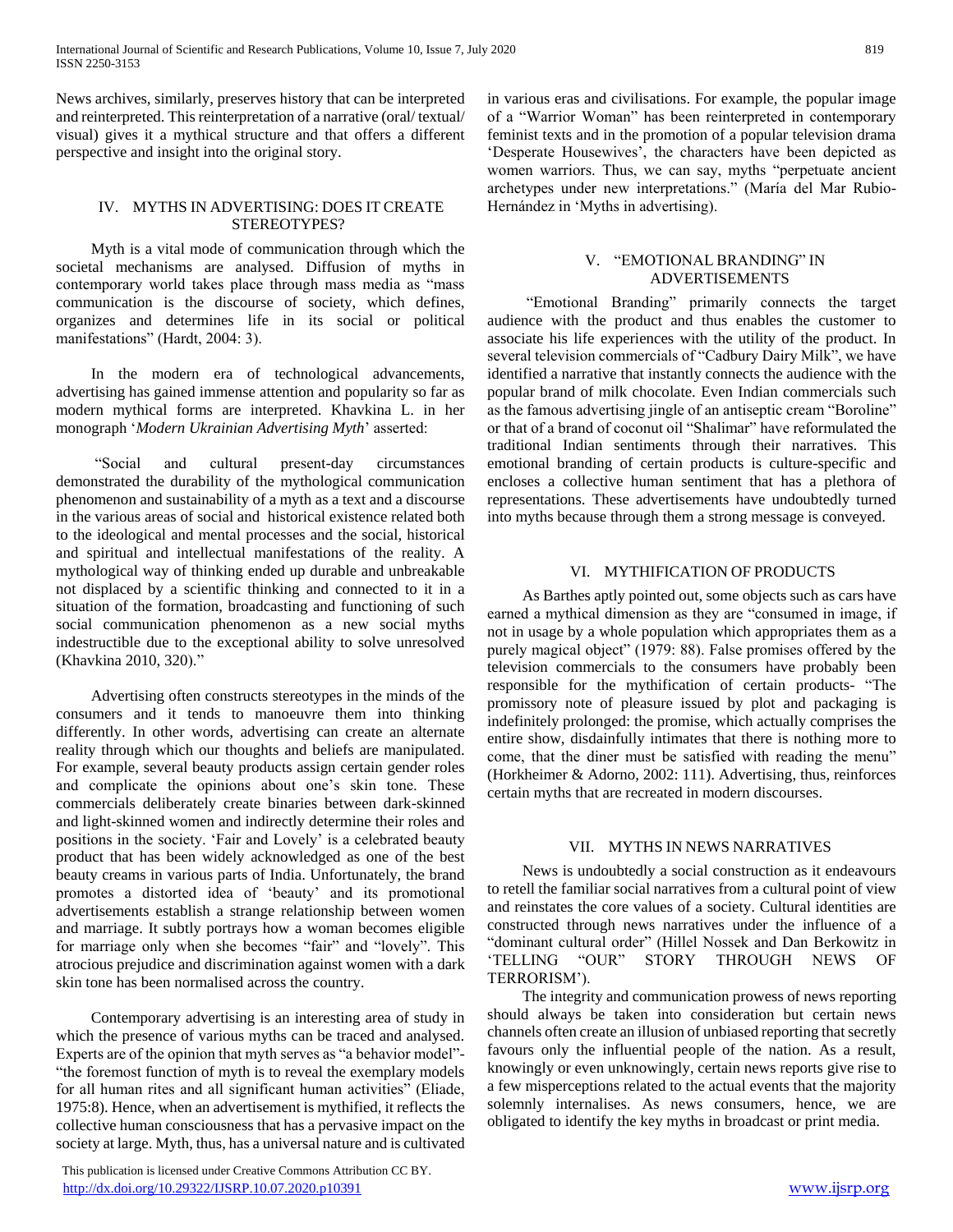#### VIII. SELECTIVE NEWS REPORTING AND SENSATIONALISING RAPE CASES

 Selective news reporting often associates itself with certain social taboos and unnecessarily creates discriminations against people from low caste or minority groups. Contemporary media has a tendency to sensationalise facts in order to cater to a larger audience. For example, the sexual crimes in India offer a grim picture of a dysfunctional society. But often some cases get subsumed beneath other highlighted stories. After the gruesome rape of Nirbhaya, a 12-year-old Dalit child was mercilessly raped in Kushinagar before her parents, a woman was gangraped in Alwar and another 12-year-old child was sexually assaulted by a vicious cleric in Meerut. Unfortunately, these media reports were not followed in detail and given much importance. Why? Because news narratives offer sensational stories to incite their target audience and some stories surprisingly gain a lot of momentum. News narratives also successfully trivialise the violence against the victim by flashing headlines like "six men gangraped an eight year old girl" or "two men raped and mutilated a woman". Hence, the viewers are often encouraged to turn a blind eye to the sexual perpetrators. The rapists are dehumanised and no more share the spotlight with the victim. Instead, the graphic details are sensationalised to the point that those gory descriptions are scrutinised and analysed everywhere. Most of the news coverages follow this same pattern of reporting. Victims are "subvertly held complicit in their own ordeal" ('Linguistics of Blame: Rape Reporting Remains Sensationalist' by Sumedha Pal) as the criminals are absolved from blame and are rendered invisible throughout the narratives.

## IX. HEROIC ARCHETYPES IN BRAND STORIES AND NEWS NARRATIVES

 Journalists represent a society. Their constructed news stories and their discourse relate to the mechanisms of the larger discourse of the culture of which they are a part. In many media narratives, we have come across the heroic archetypes where a "hero" embodies the ideals, the principles and the values of a society. These heroes have often been worshipped and treated as celebrities. 'Douwe Egberts' is a Dutch company that markets a famous tea brand called 'Pickwick'. This brand once conducted a campaign called 'Tea Topics' which showed a series of audiovisual stories featuring customised tea labels. In one such brand story, a frustrated young girl misses her mother's presence in her life as her mother gets increasingly busy with her smartphone. Pertaining to this growing emotional distance, the girl takes her mother to the woods and gives her a tea bag with a label on which a question is printed: "Could you please turn off your phone for 1 day?" This simple and subtle gesture resolves all the complications that kept them apart. This archetypal role of a "Hero" is played by this young girl who successfully unites with her mother without any animosity or misunderstanding, and this brand campaign enables her to accomplish her goal.

 Similarly, as the outbreak of the Coronavirus has wreaked havoc on the global order, the doctors and the frontline health workers have been held in extremely high regard. The news channels are repeatedly celebrating these health care heroes who have risked their own lives to treat the Coronavirus patients.

# X. JOURNALISM IS A PERFORMATIVE DISCOURSE

 As journalism is regarded as "a performative discourse", journalists become the storytellers while reporting and investigating facts. It is very interesting to note that these news narratives emphasise "the way journalists shape their identities around meeting the needs of the public." But, similarly, it also takes into consideration how journalists need the public "to see value in the news being produced. In maintaining this social contract between journalists and their publics, journalists need to demonstrate to an audience that their work is worth the investment" (Conboy and Eldridge 2015). Like for example, recently, various parts of Bengal and Orissa were devastated by the Super Cyclone 'Amphan' and the news reporters were the unsung heroes who reported live from the outdoor locations during the storm. Even, the news anchors kept highlighting the video clippings collected from the reporters over and over again.This is how a relationship is established between the journalists and the viewers when the news reporters play a significant role in addressing a plethora of social issues.On countless occasions journalists have exercised their immense performative power in revealing the "true" facts and figures so that the news consumers find their narratives convincing. That is exactly the reason why the viewers find it so shocking when some alien sources provide different information and invalidate the news narrative which the viewers have followed for a long time.

 In 2013, hackers in Montana forcefully "broke into the Emergency Alert System of Great Falls affiliate KRTV and its CW station" (POLITICO) and warned the viewers of a zombie apocalypse. The engineers of 'The Montana Television Network' started investigating the matter and soon the truth was out. No pictures were flashed during the broadcast. There was only an anonymous male voice that addressed the viewers:

"Civil authorities in your area have reported that the bodies of the dead are rising from the grave and attacking the living." This voice repeatedly warned all the people not "to approach or apprehend these bodies as they are extremely dangerous."

 These hoax stories and fake news circulated mostly on social media, unreliable news channels and tabloids have shaken the viewers' blind faith in media narratives.

## XI. POLITICAL MANIPULATION IN NEWS NARRATIVES

 Politics is an integral aspect that explains the power structure of a nation. Television has been actively used "as an instrument of political manipulation" (Viktorija Car in 'Myths in Media Texts'). Like for example, communist countries before the beginning of the 21st century controlled access to various information gathering tools and television networks. The Communist Party filtered information to satisfy its needs. Countries like Croatia witnessed a massive transformation from a totalitarian economic system to a liberal market economy. The impact of globalism and technological revolution gave rise to multiple undiversified media. Most of the television channels and radio stations launched similar programme schemes catering to the same audience and featuring mainly "cheap talk shows and soap operas" (Viktorija Car in